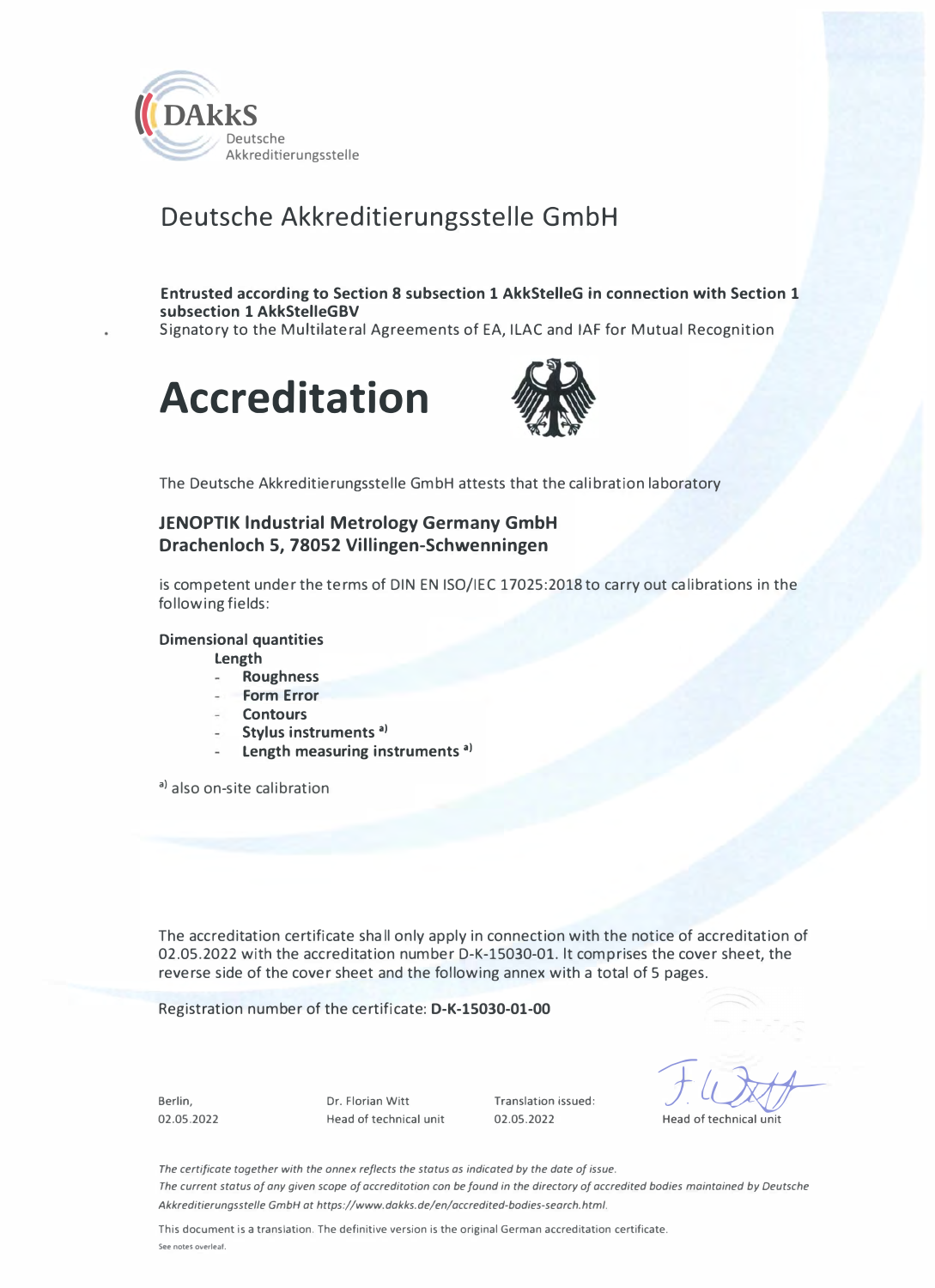# Deutsche Akkreditierungsstelle GmbH

Office Berlin Spittelmarkt 10 10117 Berlin

Office Frankfurt am Main Europa-Allee 52 60327 Frankfurt am Main Office Braunschweig Bundesallee 100 38116 Braunschweig

The publication of extracts of the accreditation certificate is subject to the prior written approval by Deutsche Akkreditierungsstelle GmbH (DAkkS). Exempted is the unchanged form of separate disseminations of the cover sheet by the conformity assessment body mentioned overleaf.

No impression shall be made that the accreditation also extends to fields beyond the scope of accreditation attested by DAkkS.

The accreditation was granted pursuant to the Act on the Accreditation Body (AkkStelleG) of 31 July 2009 (Federal Law Gazette 1 p. 2625) and the Regulation (EC) No 765/2008 of the European Parliament and of the Council of 9 July 2008 setting out the requirements for accreditation and market surveillance relating to the marketing of products (Official Journal of the European Union L 218 of 9 July 2008, p. 30). DAkkS is a signatory to the Multilateral Agreements for Mutual Recognition of the European co-operation for Accreditation (EA), International Accreditation Forum (IAF) and International Laboratory Accreditation Cooperation (ILAC). The signatories to these agreements recognise each other's accreditations.

The up-to-date state of membership can be retrieved from the following websites: EA: www.european-accreditation.org ILAC: www.ilac.org

IAF: www.iaf.nu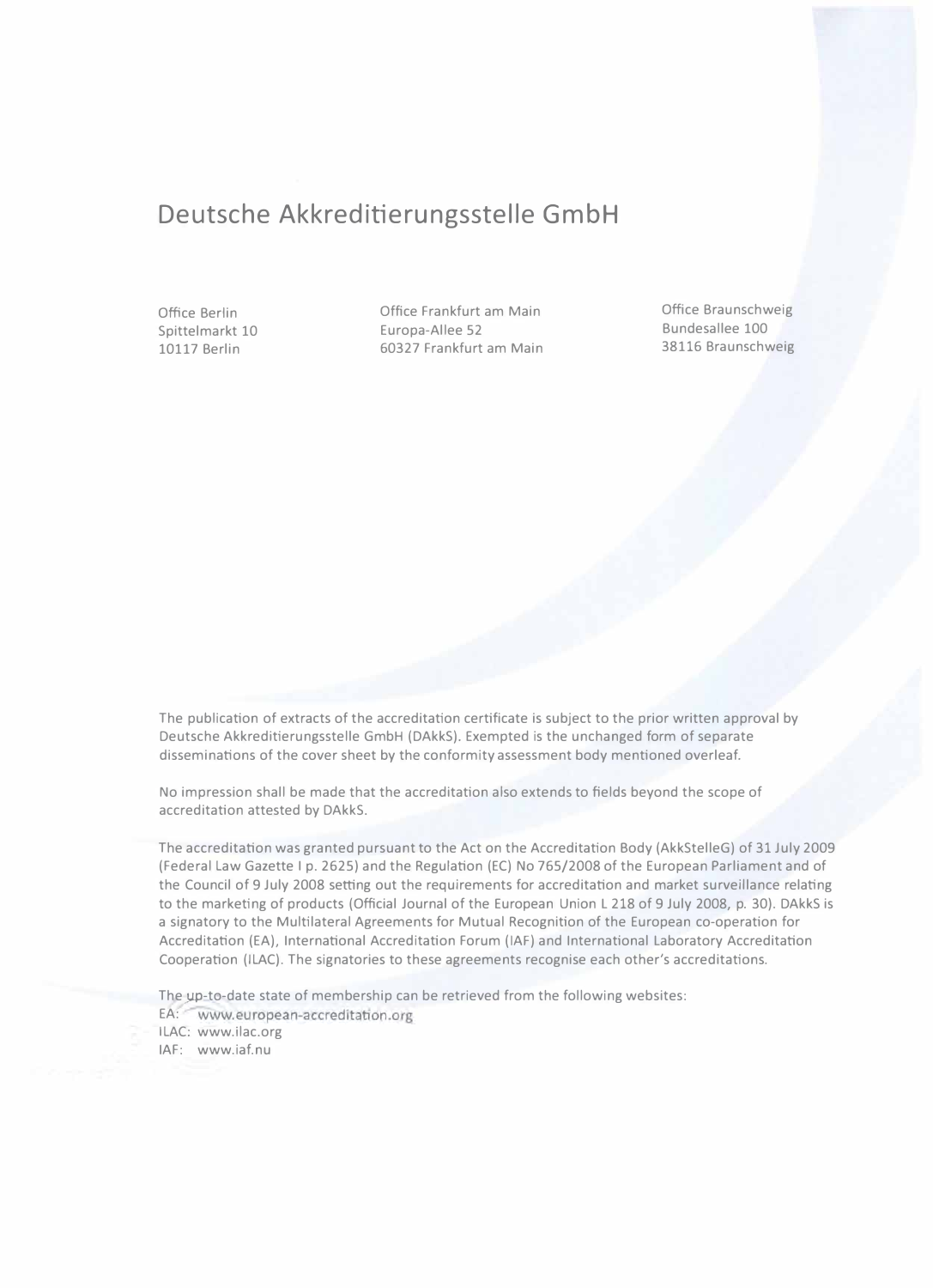

# Deutsche Akkreditierungsstelle GmbH

# Annex to the Accreditation Certificate D-K-15030-01-00 according to DIN EN 150/IEC 17025:2018

Valid from: 02.05.2022 Date of issue 02.05.2022

Holder of certificate:

JENOPTIK lndustrial Metrology Germany GmbH Drachenloch 5, 78052 Villingen-Schwenningen

Calibration in the fields:

Dimensional quantities

Length

- Roughness
- Form Error
- Contours
- $-$  Stylus instruments  $a$ )
- $-$  Length measuring instruments<sup>a)</sup>

a) also on-site calibration

The management system requirements of DIN EN ISO/IEC 17025 are written in the language relevant to the operations of calibration laboratories. Laboratories that conform to the requirements of this standard, operate generally in accordance with the principles of DIN EN ISO 9001.

The certificate together with the annex reflects the status as indicated by the date of issue. The current status of ony given scope of accreditation can be found in the directory of accredited bodies maintained by Deutsche Akkreditierungsstelle GmbH at https://www.dakks.de/en/accredited-bodies-search.html.

Abbreviations used: see last page **Page 1of 5** and 2011 10 and 2012 10: **Page 1of 5** 

This document is a translation. The definitive version is the original German annex to the accreditation certificate.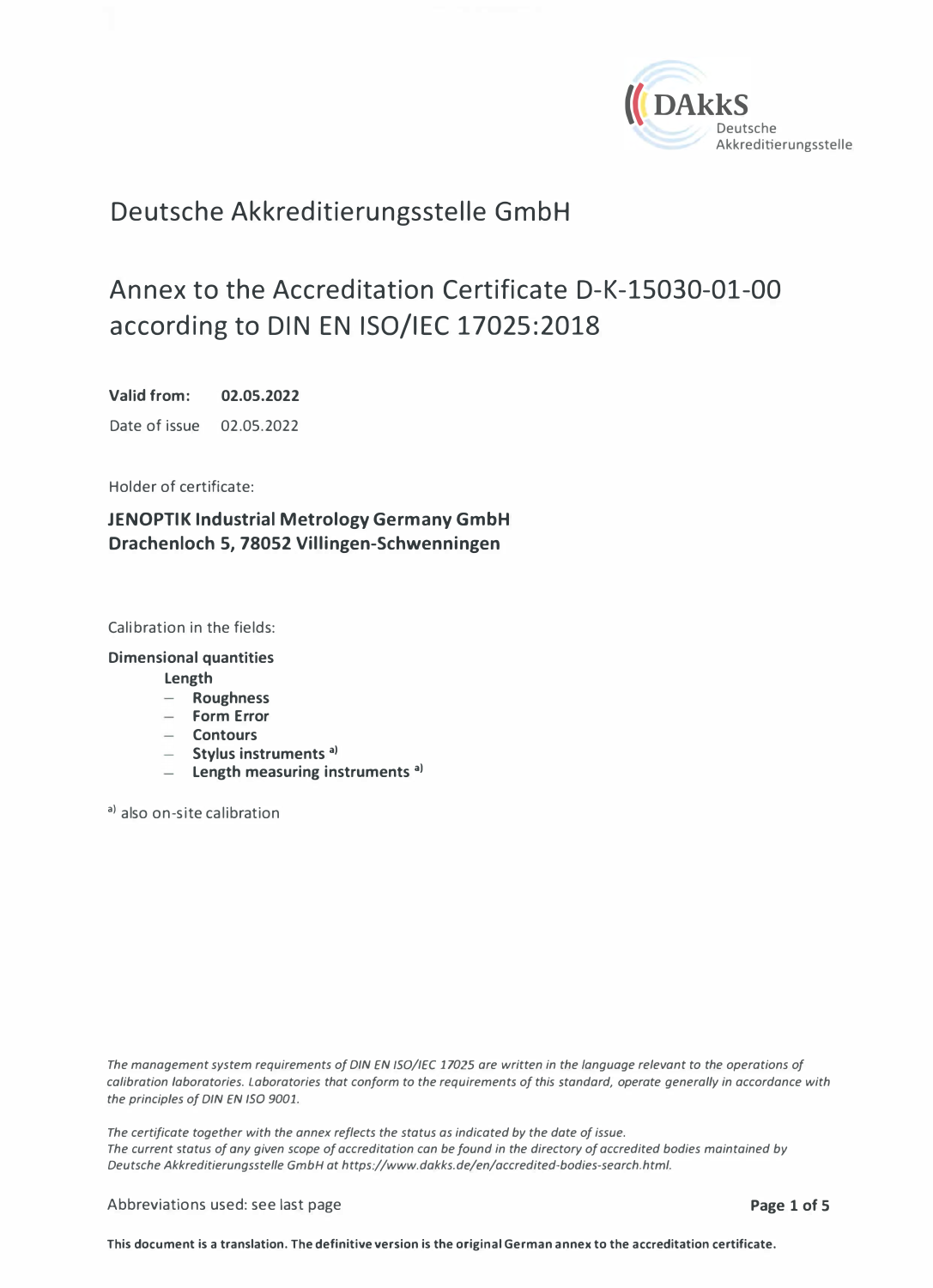

#### Permanent Laboratory

#### Calibration and Measurement Capabilities (CMC)

| Measurement<br>quantity /<br>Calibration item                                             | Range                                                                                                                  | <b>Measurement conditions</b><br>/ procedure                                                                                | <b>Expanded uncertainty</b><br>of measurement <sup>1)</sup>                                 | <b>Remarks</b>                                                                                                                                                                                         |
|-------------------------------------------------------------------------------------------|------------------------------------------------------------------------------------------------------------------------|-----------------------------------------------------------------------------------------------------------------------------|---------------------------------------------------------------------------------------------|--------------------------------------------------------------------------------------------------------------------------------------------------------------------------------------------------------|
| Length<br>Groove depth Pt and d<br>on depth setting<br>standards                          | $0.15 \mu m$ to<br>$12 \mu m$                                                                                          | DIN EN ISO 4287:2010<br>DIN EN ISO 5436-1:2000<br>DIN EN ISO 3274:1998                                                      | $0,012 \mu m + 0,8 \cdot 10^{-3} \cdot Pt$<br>$0,012 \mu m + 0,8 \cdot 10^{-3} \cdot d$     | Groove depth Pt and d<br>in mm                                                                                                                                                                         |
|                                                                                           | $>12 \mu m$ to<br>5500 µm                                                                                              |                                                                                                                             | $0,022 \mu m + 0,036 \cdot 10^{-3} \cdot Pt$<br>$0,022 \mu m + 0,036 \cdot 10^{-3} \cdot d$ |                                                                                                                                                                                                        |
| Roughness on<br>geometric standards<br>Ra<br>$R_{\tilde{-}}$<br>Rmax, Rz Imax<br>RSm      | $0.1 \,\mathrm{\upmu m}$ to<br>$0,5 \mu m$ to<br>$20 \mu m$<br>$0.5 \mu m$ to<br>$20 \mu m$<br>$40 \mu m$ to<br>400 µm | DIN 4768:1990<br>DIN EN ISO 3274:1998<br>3,5 µm   DIN EN ISO 4287:2010<br>DIN EN ISO 4288:1998<br>DIN EN ISO 16610-21: 2013 | $3\% \cdot Ra$<br>$3\% \cdot Rx$<br>$3\% \cdot Rmax$<br>$3 \mu m$                           | If necessary, the<br>cutoff length $\lambda_c$ can<br>be select-ed one step<br>shorter or up to two<br>steps longer than<br>specified in the<br>standard, but not<br>more than $\lambda_c = 2.5$<br>mm |
| Ra<br>R <sub>z</sub><br>RPc                                                               | $0.1 \,\mathrm{\upmu m}$ to<br>$3.5 \mu m$<br>$0.5 \mu m$ to<br>$20 \mu m$<br>$25 \leq RPc \leq 150$                   | Steel test specification 1940<br>SEP 1940:2002<br>DIN EN 10049:2014                                                         | $5\% \cdot Ra$<br>$5\% \cdot R_{\pm}$<br>$2 cm-1$                                           | Depending on the<br>profile height other<br>intersection line<br>distances can be<br>chosen (as specified)                                                                                             |
| Roughness on aperiodic<br>roughness standards<br>Ra<br>$R_{\mathbb{Z}}$<br>Rmax, Rz I max | $0.1 \,\mathrm{\upmu m}$ to<br>$0.5 \text{ µm}$ to<br>$20 \mu m$<br>$0.5 \mu m$ to<br>$20 \mu m$                       | DIN 4768:1990<br>DIN EN ISO 3274:1998<br>3,5 µm   DIN EN ISO 4287:2010<br>DIN EN ISO 4288:1998<br>DIN EN ISO 16610-21: 2013 | $5\% \cdot Ra$<br>$5\% \cdot R_{\pm}$<br>$5\% \cdot Rmax$                                   |                                                                                                                                                                                                        |
| Rpk<br>Rk<br>Rvk                                                                          | On surfaces in the range                                                                                               | DIN 4776:1990<br>DIN EN ISO 13565-1:1998<br>DIN EN ISO 13565-2:1998                                                         | $4\% \cdot R_{\overline{z}}$<br>$5\% \cdot Rz$<br>$4\% \cdot R_{7}$                         |                                                                                                                                                                                                        |
| Mrl<br>Mr2                                                                                | 0,1 μm $\leq Ra \leq 3.5$ μm<br>$0,5 \mu m \leq Rz \leq 20 \mu m$                                                      |                                                                                                                             | 4 %<br>6 %                                                                                  | <b>Relative measuring</b><br>uncertainty relative to<br>100% material ratio                                                                                                                            |
| Ra<br>$R$ <sup>-</sup><br>RPc                                                             | $0.1 \,\mathrm{\upmu m}$ to<br>$3,5 \mu m$<br>$0,5 \mu m$ to<br>$20 \mu m$<br>$25 \leq RPc \leq 100$                   | Steel test specification 1940<br>SEP 1940:2002<br>DIN EN 10049:2014                                                         | $8\% \cdot Ra$<br>$8\% \cdot R$<br>$2 cm-1$                                                 | Depending on the<br>profile height other<br>intersection line<br>distances can be chosen<br>(as specified)                                                                                             |

 $1$ ) The expanded uncertainties according to EA-4/02 M:2022 are part of CMC and are the best measurement uncertainties within accreditation. They have a coverage probability of approximately 95 % and have a coverage factor of  $k = 2$  unless stated otherwise. Uncertainties without unit are relative uncertainties referring to the measurement value unless stated otherwise.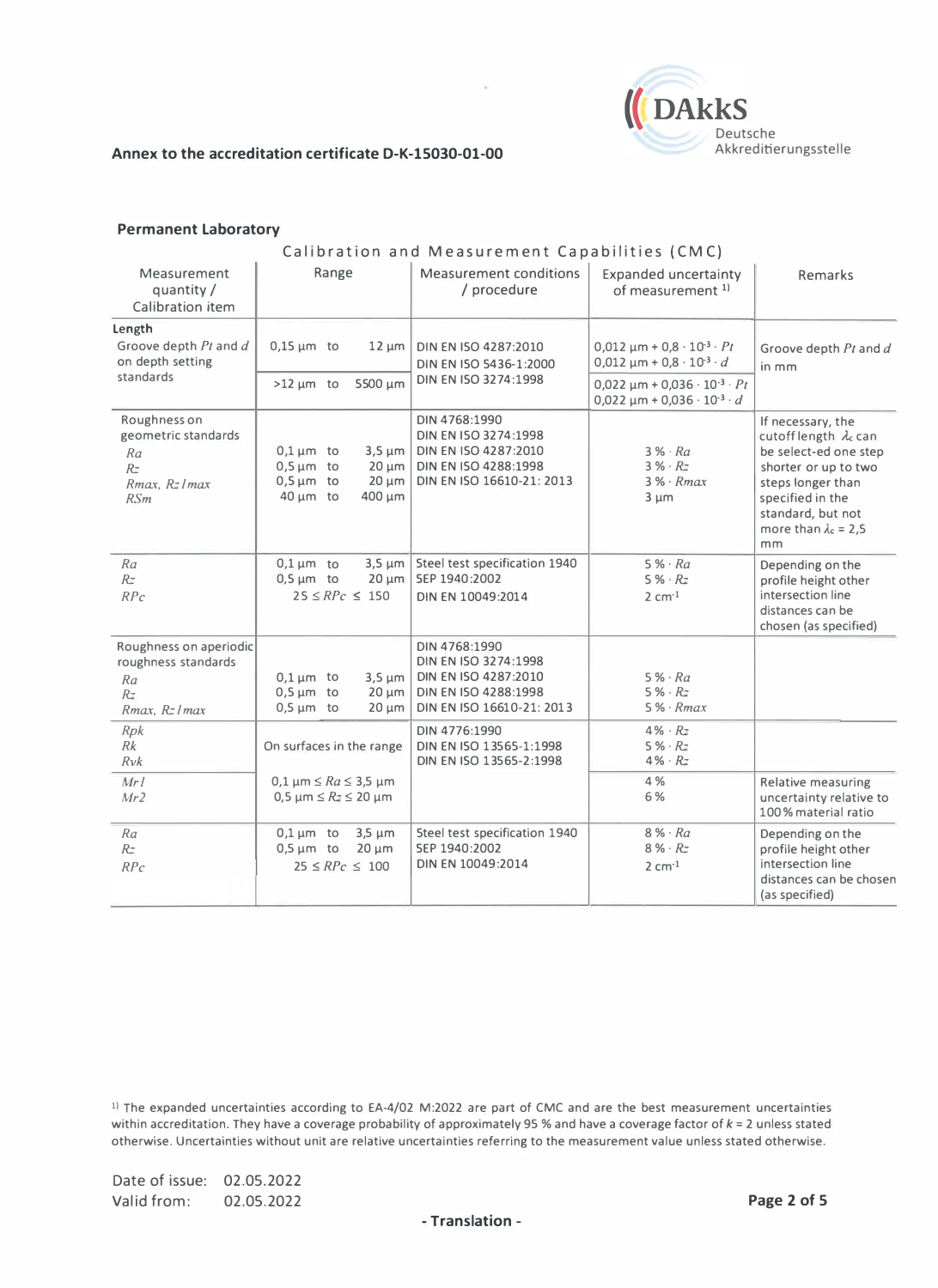

#### Permanent Laboratory

### Calibration and Measurement Capabilities (CMC)

| <b>Relative measuring</b><br>uncertainty relative to<br>100% material ratio |
|-----------------------------------------------------------------------------|
| Diameter:<br>5 mm to 300 mm                                                 |
|                                                                             |
|                                                                             |
|                                                                             |
|                                                                             |
| Diameter:<br>3 mm to 300 mm                                                 |
| 5 mm to 300 mm                                                              |
|                                                                             |
|                                                                             |
|                                                                             |
|                                                                             |
|                                                                             |
|                                                                             |
|                                                                             |

11 The expanded uncertainties according to EA-4/02 M:2022 are part of CMC and are the best measurement uncertainties within accreditation. They have a coverage probability of approximately 95 % and have a coverage factor of  $k = 2$  unless stated otherwise. Uncertainties without unit are relative uncertainties referring to the measurement value unless stated otherwise.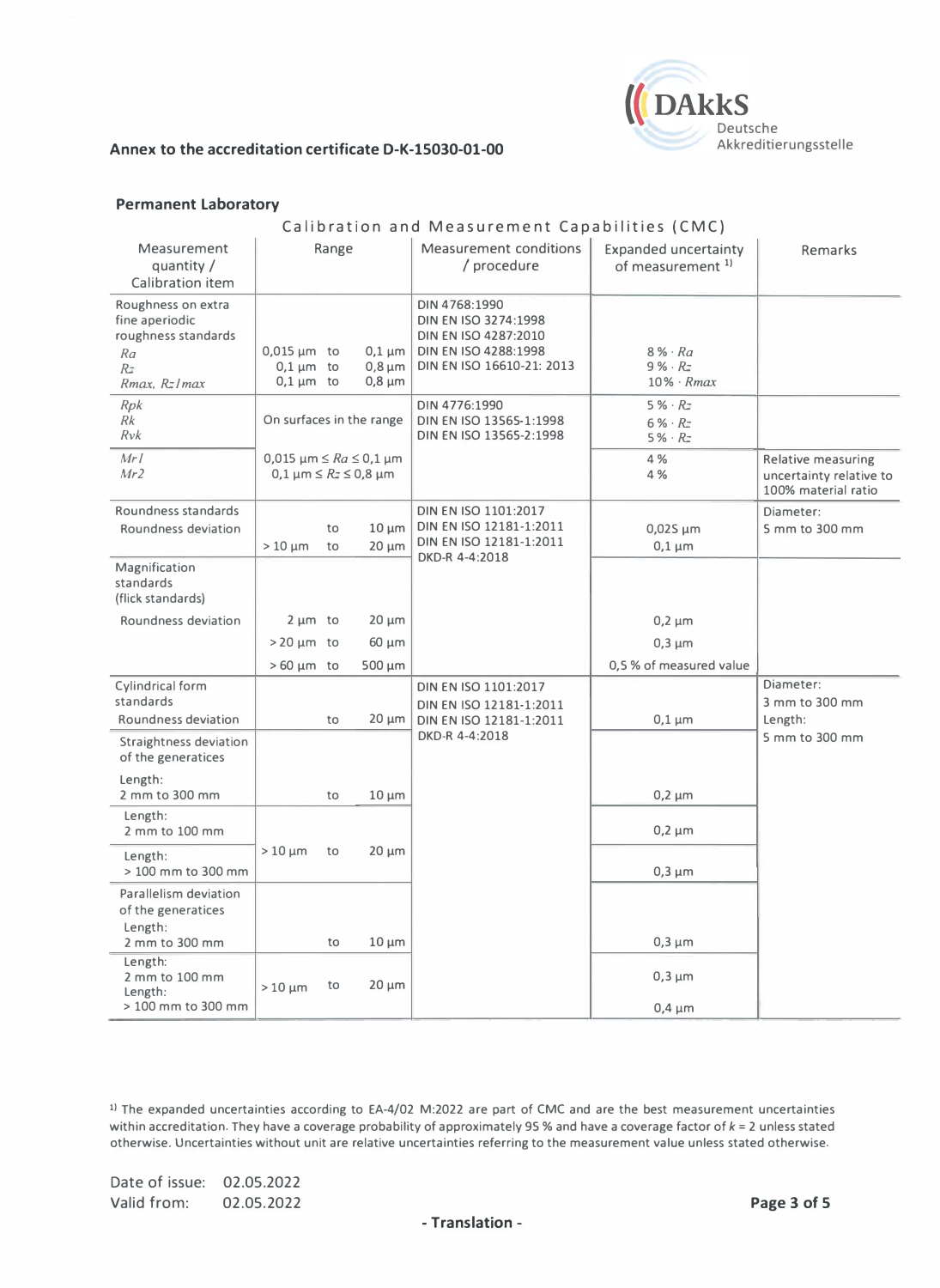

#### Permanent Laboratory

#### Calibration and Measurement Capabilities (CMC)

| Measurement<br>quantity/<br>Calibration item                                                                                                                     |                                                                                                                    | Range          |                                                                                                         | <b>Measurement conditions</b><br>/ procedure                                                                                                             | <b>Expanded uncertainty</b><br>of measurement <sup>1)</sup>                                                                                                                 | Remarks                                                                                                                                                                    |
|------------------------------------------------------------------------------------------------------------------------------------------------------------------|--------------------------------------------------------------------------------------------------------------------|----------------|---------------------------------------------------------------------------------------------------------|----------------------------------------------------------------------------------------------------------------------------------------------------------|-----------------------------------------------------------------------------------------------------------------------------------------------------------------------------|----------------------------------------------------------------------------------------------------------------------------------------------------------------------------|
| Contour standards<br>X Length<br>Lateral distances<br>Z Length<br>Vertical distances<br>Radii<br>Angles                                                          | 5 mm to<br>$2 \, \text{mm}$<br>$40^{\circ}$                                                                        | to<br>to<br>to | 100mm<br>$10 \, \text{mm}$<br>$12 \, \text{mm}$<br>135°                                                 | Substitution measurement<br>with reference contour<br>standard according to<br>VDI 2629 part 1:2008<br>Procedure according to DIN<br>EN ISO 15530-3:2012 | $0,6 \mu m$<br>$0,75 \mu m$<br>$0,75 \mu m$<br>$0.01^\circ$                                                                                                                 |                                                                                                                                                                            |
| Stylus instruments<br>according to<br>DIN 4772:1979<br>DIN EN ISO 3274:1998<br>Groove depth Pt<br>and $d$<br>Ra<br>$R_{\tilde{z}}$<br>$Rmax$ . $Rz$ l max<br>RSm | $0.15 \mu m$ to<br>$0.015 \,\mathrm{\upmu m}$ to<br>$0.1 \,\mathrm{\upmu m}$ to<br>$0.1 \mu m$ to<br>$40 \mu m$ to |                | 5500 µm<br>$3,5 \mu m$<br>$20 \mu m$<br>$20 \mu m$<br>400 µm                                            | Blatt 2:2018<br>DKD-R<br>$4 - 2$<br>DIN EN ISO 12179:2020 E                                                                                              | $U_{normal}$ + 0,01 $\mu$ m<br>$U_{\text{normal}} + 1 \% \cdot Ra$<br>$U_{\text{normal}} + 1 \% \cdot R$<br>$U_{\text{normal}} + 1 \% \cdot Rmax$<br>$U_{normal} + 1 \mu m$ | $Unormal$ is the measure-<br>ment uncertainty of<br>the standards used.<br>Smaller measuring<br>ranges for which<br>stand-ards are<br>available can also be<br>calibrated. |
| Rpk<br>Rk<br>$R\nu k$<br>Mrl<br>Mr2                                                                                                                              |                                                                                                                    |                | On surfaces in the range<br>0,015 $\mu$ m $\leq Ra \leq 3.5 \mu$ m<br>$0.1 \mu m \leq Rz \leq 20 \mu m$ |                                                                                                                                                          | $U_{\text{normal}} + 1\% \cdot Rx$<br>$U_{\text{normal}} + 1\% \cdot R_{\overline{z}}$<br>$U_{\text{normal}} + 1\% \cdot R$<br>$U_{normal} + 1\%$<br>$U_{normal} + 1\%$     | Relative<br>measuring<br>uncertainty relative to<br>100% material ratio                                                                                                    |
| Optoelectronic length<br>and diameter<br>measuring devices<br>(Shaft measuring<br>systems)                                                                       |                                                                                                                    |                |                                                                                                         | Shadow image method<br>QMA: Kalibrierung von<br>Wellenmessgeräten: 2021-10<br>(english: Calibration of shaft<br>measuring systems 2021-10)               |                                                                                                                                                                             | Smaller measuring<br>ranges for which<br>standards are<br>available can also be<br>calibrated                                                                              |
| Diameter                                                                                                                                                         |                                                                                                                    | to             | 320 mm                                                                                                  |                                                                                                                                                          | $0.4 \text{ µm} + 0.6 \cdot 10^{6} \cdot d$                                                                                                                                 | $d$ = measured<br>diameter                                                                                                                                                 |
| Length                                                                                                                                                           |                                                                                                                    |                | to 1200 mm                                                                                              |                                                                                                                                                          | $0.5 \mu m + 0.6 \cdot 10^{-6} \cdot l$                                                                                                                                     | $l =$ measured length                                                                                                                                                      |

1) The expanded uncertainties according to EA-4/02 M:2022 are part of CMC and are the best measurement uncertainties within accreditation. They have a coverage probability of approximately 95 % and have a coverage factor of  $k = 2$  unless stated otherwise. Uncertainties without unit are relative uncertainties referring to the measurement value unless stated otherwise.